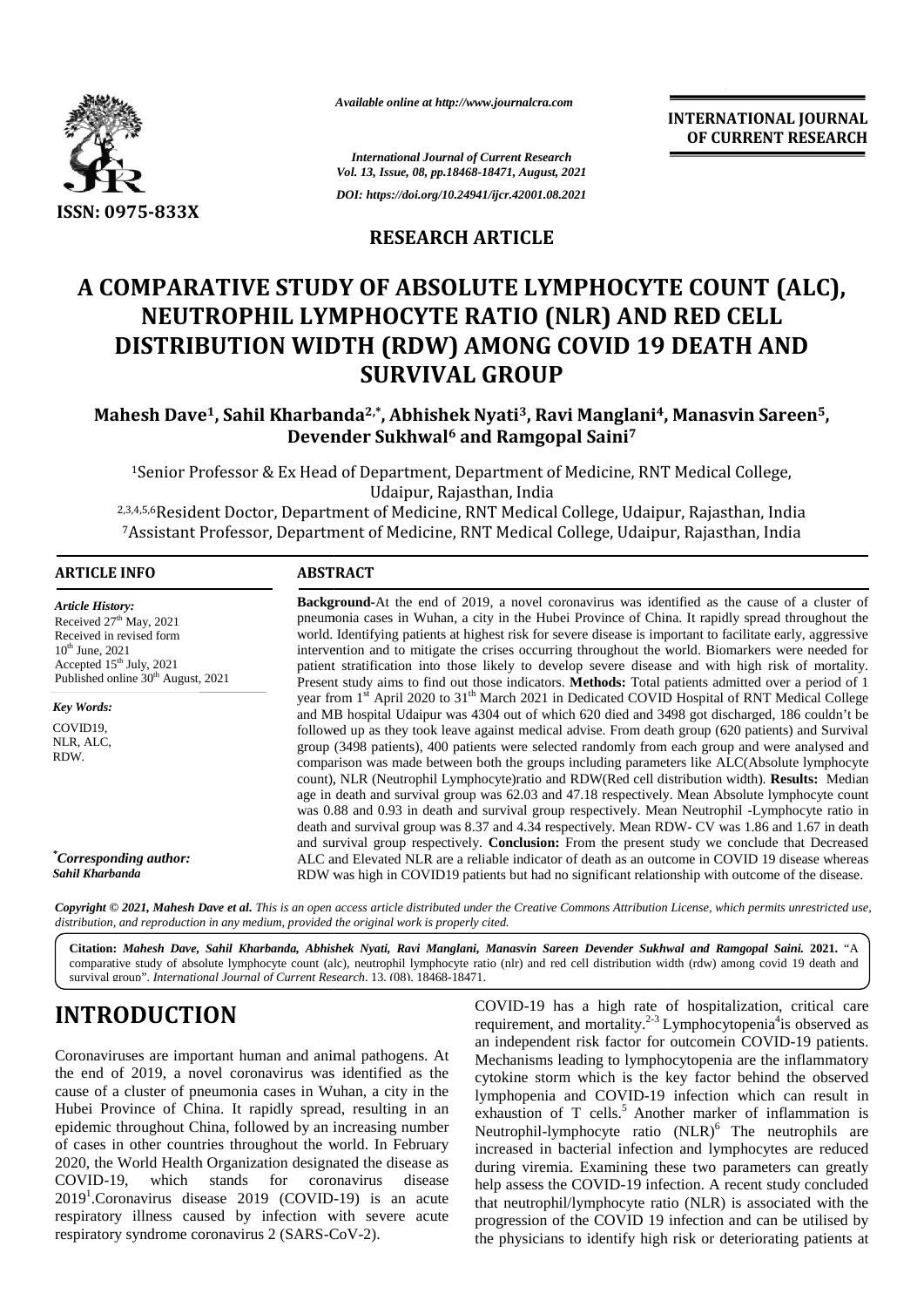an early stage.<sup>7</sup> Red cell distribution width (RDW) is a red  $M$ **F** blood cell parameter that measures variability of red cell volume/size (anisocytosis). Depending on the types of hematology analyzer instruments, RDW can be reported statistically as coefficient of variation (RDW-CV) or standard deviation (RDW-SD). RDW-SD (expressed in fL) is an actual measurement of the width of the red blood cell (RBC) size distribution histogram and is measured by calculating the width (in fL) at the 20% height level of the RBC size distribution histogram.This parameter is therefore not influenced by the average RBC size (mean corpuscular volume, MCV). RDW-CV (expressed in %) is calculated asratio of 1 standard deviation of RBC volume and MCV and expressed as percentage.Since RDW-CV is mathematically derived from MCV, it is therefore affected by the average RBC size  $(MCV)$ .<sup>8,9</sup>RDW obtained from a standard complete blood count (CBC) is a convenient and inexpensive biochemical parameter representing the variability in size of circulating erythrocytes.<sup>10</sup>

Elevated RDW is associated with an increased risk for all cause mortality; mortality from heart disease, pulmonary disease, sepsis, influenza, and cancer; complications associated with heart failure, severity of coronary artery disease and viral hepatitis, advanced stage and grade for many cancers; and the development of diabetes, chronic obstructive pulmonary disease, stroke, anemia, and many other conditions.<sup>11</sup> RDW appears to be a nonspecific marker of illness that has the potential to provide general quantitative risk stratification that may be particularly useful for a new and unknown disease. Previous studies have found evidence in some specific conditions that RDW elevation is caused by delayed clearance of older RBCs<sup>12</sup>.Because RBCs characteristically decrease in cellular volume across their lifespan, persistence of these older, smaller cells thus increases volume variance and this clearance delay coincides with and offsets a net decrease in RBCproduction.<sup>12</sup>These reports suggest the possibility that an elevated RDW in some circumstances may reflect a clinical state in which RBC production and turnover have slowed in the setting of increased production and turnover of leukocytes or platelets such as would occur in inflammation.<sup>13</sup>

Identifying patients at highest risk for severe disease is important to facilitate early, aggressive intervention and to mitigate the crises occurring throughout the world. Biomarkers are urgently needed for patient stratification into those likely to develop severe disease and with high risk of mortality and those at low risk to prioritize our efforts and resources. Several demographic and blood parameters have been identified to be related to disease but very few have been identified to be directly related to mortality. So in this need of hour we need to find out parameters easily accessible, cheap at cost which correlates with disease severity and mortality. ALC, NLR and RDW are component of Complete blood count (CBC) which is routinely done in all patients and is cost effective. In this study, our aim was to investigate whether an association exist between mortality risk and lymphocytopenia, elevated NLR and raised RDW.

#### **Aims and Objective**

- To find out ALC, NLR and RDW in death group.
- To find out ALC, NLR and RDW in survival group.
- To compare these parameters between both groups and its correlation with mortality risk.

# **METHODS**

Total patients admitted over a period of 1 year from  $1<sup>st</sup>$  April 2020 to 31<sup>th</sup> March 2021 in Dedicated COVID Hospital of RNT Medical College and MB hospital Udaipur was 4304 out of which 620 died and 3498 got discharged, 186 couldn't be followed up as they took leave against medical advise. From death group (620 patients) and Survival group(3498 patients), 400 patients were selected randomly from each group and were restrospectively analysed from their admission tickets. Clinical data and biochemical investigations including ALC, NLR and RDW were compared between both the groups. Inclusion Criteria- RT PCR confirmed case of SARS-CoV-2 infection above the age of 18 years admitted in Dedicated COVID hospital. Exclusion Criteria-Patient younger than 18 years of age. Confidentiality and ethical issues were considered during the study and necessary permission was taken.

# **RESULTS**

Table No. 1 and 2 shows the distribution of patients according to age. Among age groups, maximum patients were from 50 years (55.8%) from survival group and 61-70 years(32.1%) years from death group followed by 51-60 years (19.5%) from survival group and  $\overline{70}$  years (22.9%) from death group. Regarding gender, no. of males were294 from survivor group (73.5%) and 288(72%) from death group as compared to females which were 106(26.5%) and 112(28%) in survivor and death group respectively. Table No. 3 depicts distribution of comorbidities among death group and survival group.

Out of 400 patients from Death group 283 (70.7%) had comorbidities and only 170 (42.5%) had comorbidities among survival group. Diabetes was most common comorbidity present in death group(47.9%) followed by Hypertension (39.3%)whereas Hypertension was most common comorbiditiy among survival group(20.4%) followed by Diabetes(16.8%). Other comorbidities like CAD (10.7%) and CKD(5.7%) were also more prevalent in death group as compared to survival group. Table No. 4 depicts patients with elevated RDW- CV (>14.5). Total 694 out of 800 patients had elevated RDW- CV value out of which 326(81.4%) were present in death group and 368 (92.0%) in survival group. Table No. 5 depicts comparison of variables between death and survival group. Mean age in death group and survival group was 62.03 and 47.18 respectively. Mean Total leukocyte count (TLC) was 10.5 and 7.97 in death and survival group respectively. Mean Absolute lymphocyte count was 0.88 and 0.93 in death and survival group respectively. Mean Neutrophil -Lymphocyte ratio in death and survival group was 8.37 and 4.34 respectively. Mean RDW- CV was 1.86 and 1.67 in death and survival group respectively.

**Table 1. Distribution of Age**

|                 | Group      |            |               |
|-----------------|------------|------------|---------------|
| Age             | Death      | Survival   | Total         |
| 50 years        | 72(17.9%)  | 223(55.8%) | 295(34.8%)    |
| $51-60$ years   | 109(27.1%) | 78(19.5%)  | 187(23.7%)    |
| $61 - 70$ years | 128(32.1%) | 88(22.1%)  | 216(27.7%)    |
| 70 years        | 91(22.9%)  | 11(2.7%)   | $102(13.8\%)$ |
| Total           | 400        | 400        | 800           |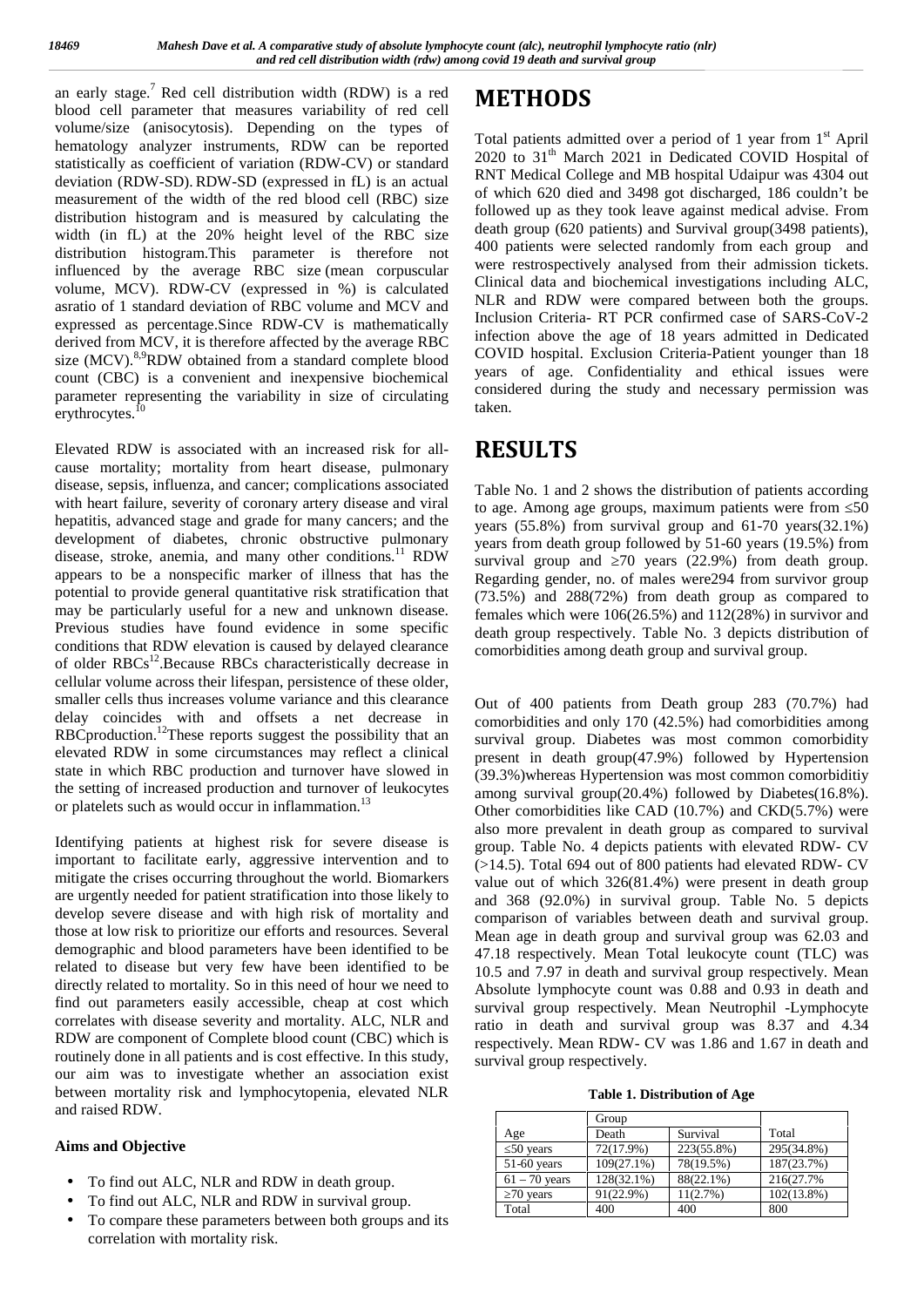| Sex    | Group    |            |             |
|--------|----------|------------|-------------|
|        | Death    | Survival   | Total       |
| Male   | 288(72%) | 294(73.5%) | 582 (72.7%) |
| Female | 112(28%) | 106(26.5%) | 218 (27.3%) |

**Table 2. Distribution of Sex**

**Table 3. Distribution of Comorbidities**

Total 400 400 800

| Comorbidities     | Group       |              |  |
|-------------------|-------------|--------------|--|
|                   | Death       | Survival     |  |
| Diabetes Mellitus | 136(47.9%)  | $67(16.8\%)$ |  |
| Hypertension      | 157(39.3%)  | 82(20.4%)    |  |
| CAD               | 27(10.7%)   | $7(1.8\%)$   |  |
| <b>CKD</b>        | 23(5.7%)    | $4(0.9\%)$   |  |
| Hypothyroidism    | $17(4.3\%)$ | $17(4.4\%)$  |  |
| Any               | 283(70.7%)  | 170(42.5%)   |  |

**Table 4. Distribution of patients with elevated RDW-CV (>14.5)**

|        | Group      |             |               |
|--------|------------|-------------|---------------|
| RDW-CV | Death      | Survival    | Total         |
| <14.5  | 74(18.6%)  | $32(8.0\%)$ | $106(13.8\%)$ |
| >14.5  | 326(81.4%) | 368(92.0%)  | 694(86.2%)    |
| Total  | 400        | 400         | 800           |

**Table 5. Comparison of variables between groups**

|              | Group    | N   | Mean   | SD     | P     |
|--------------|----------|-----|--------|--------|-------|
|              | Death    | 400 | 62.03  | 12.48  | 0.000 |
| AGE          | Survival | 400 | 47.18  | 15.11  |       |
|              | Death    | 400 | 10.51  | 5.60   | 0.001 |
| <b>TLC</b>   | Survival | 400 | 7.97   | 5.89   |       |
|              | Death    | 400 | 77.85  | 11.42  | 0.000 |
| NC           | Survival | 400 | 65.15  | 15.82  |       |
|              | Death    | 400 | 13.09  | 7.49   | 0.000 |
| LC           | Survival | 400 | 24.73  | 14.17  |       |
|              | Death    | 400 | 1.24   | 0.88   | 0.000 |
| <b>ALC</b>   | Survival | 400 | 1.65   | 0.93   |       |
|              | Death    | 400 | 173.76 | 108.50 | 0.013 |
| PC           | Survival | 400 | 208.88 | 113.73 |       |
|              | Death    | 400 | 11.88  | 2.13   | 0.000 |
| HB           | Survival | 400 | 13.10  | 2.06   |       |
|              | Death    | 400 | 35.74  | 6.09   |       |
| <b>HCT</b>   | Survival | 400 | 40.12  | 5.63   | 0.000 |
|              | Death    | 400 | 8.37   | 5.82   | 0.000 |
| <b>NLR</b>   | Survival | 400 | 4.34   | 3.82   |       |
|              | Death    | 400 | 16.08  | 1.86   | 0.647 |
| <b>RDWCV</b> | Survival | 400 | 16.19  | 1.67   |       |
|              | Death    | 400 | 40.66  | 5.97   | 0.084 |
| <b>RDWSD</b> | Survival | 400 | 39.50  | 4.26   |       |

# **DISCUSSION**

This study was retrospective comparative observational study done over a period of 1 year  $(1<sup>st</sup>$  April 2020 to 31<sup>st</sup>March 2021)in patients who were admitted in Tertiary Dedicated COVID Hospital of RNT Medical College, Udaipur. Total patients admitted were 4304 out of which 620 died and 3498 got discharged, 186 couldn't be followed up as they took leave against medical advise. From death group (620 patients) and Survival group (3498 patients) 400 patients were selected randomly from each group and were restrospectively analysed from their admission tickets. Clinical data and biochemical investigations including ALC, NLR and RDW were compared between both the groups and their role as prognostic value was found out. In the present study we found out that, maximum patients were from 50 years (55.8%) from survival group and 61-70 years(32.1%) years from death group followed by 51-60 years  $(19.5\%)$  from survival group and  $70$  years  $(22.9\%)$ from death group. Median age of death and survival group was 62.03 and 47.18 in death and survival group. Sharma D et.  $al^{18}$ found nearly similar results in their study i.e symptomatic patients were older than the asymptomatic patients with median age of symptomatic patients being 60 years old while median age of asymptomatic patients was 30 years old.As the age increases risk of death from COVID 19 diseases increases. Regarding gender, no. of males were294 from survival group (73.5%) and 288(72%) from death group as compared to females which were106 (26.5%) and 112(28%) in survivor and death group respectively. Males are affected more, Possible explanation of this would be males are more involved in outdoor activities, smoking, drinking and tendency to remove face mask more frequently. Percentage of males and females in either group is comparable which explains sex is not associated with increased mortality. In present study Out of 400 patients from Death group 283 (70.7%) had comorbidities and only 170 (42.5%) had comorbidities among survival group. Diabetes was most common comorbidity present in death group (47.9%) followed by Hypertension (39.3%)whereas Hypertension was most common comorbiditiy among survival group followed by Diabetes(16.8%). Similar results was found in study by Dosi R et al<sup>14</sup>in which comorbidity was present in  $47.1\%$  of adult group and 71% of dead patients. The most common morbidity in the adult group was found to be hypertension followed by diabetes seen in 25%, and 21.5% people respectively. The most common comorbidity in deceased patients was found to be diabetes followed by hypertension seen in 35.5% and 32.2% respectively. Mean Absolute lymphocyte count was 0.88 and 0.93 in death and survival group respectively. Results were found to be significant(P value 0.00) This tells us about role of ALC as prognostic marker of severity and death due to COVID 19. Wang  $D$  et. al<sup>4</sup> also found out similar results that is lymphocytopenia is associated with mortality due to COVID 19 disease. Mean Neutrophil-Lymphocyte ratio in death and survival group is 8.37 and 4.34 respectively. Results were found to be significant (P value 0.00) This tells us about role of NLR as mortality marker. This was in accordance with study done Yang AP et.  $al<sup>15</sup>$  and Chan A et. al <sup>16</sup> according to which NLR can be considered independent biomarker for indicating poor clinical outcome. Total 800 out of 694 patients had elevated RDW- CV value out of which 326(81.4%) were present in death group and 368 (92.0%) in survival group. This tells us about role of RDW as a marker of having COVID19 disease and not as a prognostic outcome. Mean RDW- CV is 1.86 and 1.67 in death and survival group respectively. This study explains Elevated RDW may be associated with COVID 19 disease but its has no role as prognostic marker of severity and death due to COVID 19 (p value 0.647 i.e insignificant ) .This was not in accordance with Foy et.  $al<sup>17</sup>$  which said RDW measured at admission and during hospitalization was associated with a statistically significant increase in mortality. But was in accordance with study done by Sharma D et.  $al<sup>18</sup>$  which found out that RDW was found to be higher in COVID 19 patients, however it had no significant relationship with appearance of symptoms or severity of the disease.

#### **Conclusion**

From the present study we concluded that Decreased ALC and Elevated NLR are a reliable indicator of severity in COVID19 disease whereas RDW is high in COVID 19 disease but has no significant relationship with severity and mortality due to this disease.